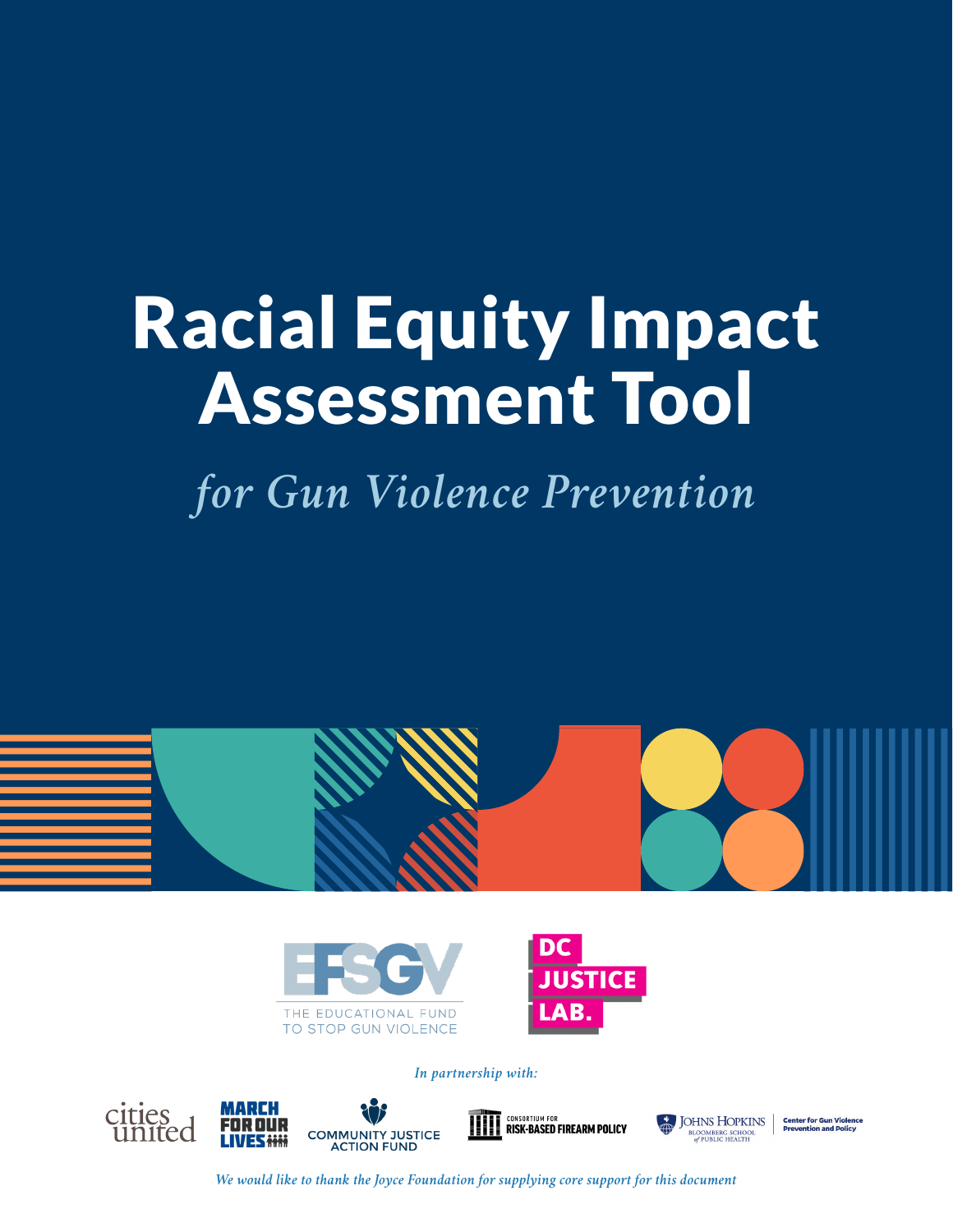#### Racial Equity Impact Assessment

To develop this tool, we compared eight racial equity impact assessment frameworks used by the Coalition to Stop Gun Violence (CSGV)<sup>1</sup>, the Government Alliance on Race and Equity (GARE)<sup>2</sup>, the Greenlining Institute<sup>3</sup>, if, A Foundation for Radical Possibility<sup>4</sup> (formerly the Consumer Health Foundation), the Institute for Intersectionality Research and Policy<sup>5</sup>, the Massachusetts Public Health Association (MPHA)<sup>6</sup>, Race Forward<sup>7</sup>, and the University of Southern California Program for Environmental and Regional Equity (USC PERE) $8$  to identify the core themes of racial equity analyses. These themes were then discussed during a series of convenings with diverse groups of stakeholders involved in the policy creation and implementation process, and the insights from those discussions were distilled down to create the nine questions presented below.

The Racial Equity Impact Assessment tool is part of the Racial Equity Framework Report, to be released contemporaneously, that aims to provide context, resources, and recommendations to advance racial equity in our shared mission to end gun violence.

### What is a Racial Equity Impact Assessment?

Racial equity impact assessments (REIAs) identify and assess factors bearing on racial equity that should be considered before a policy is implemented. These factors may be used to promote racial equity and avoid unintended negative effects, such as victimization, arrest, and incarceration, before a policy is fully developed. If a policy already exists, this REIA model can help guide ongoing implementation and or amendments to that policy to address equity concerns that are identified.

# How to use the REIA?

The REIA tool can be used by all organizations working on gun violence prevention, their partners, and allies (as well as organizations working on violence prevention in general). It is designed to enable people from multidisciplinary perspectives to identify and assess all factors bearing on the assessment. Ideally, using the REIA should be a collaborative process within and beyond the organization. It is important to connect with trusted partners, find a diversity of perspectives within the organization, and embark on this task with partners with lived experience to encourage a more holistic assessment.

- 1 The Coalition to Stop Gun Violence. (2020). *Policy Impact Assessment*
- 2 Government Alliance on Race and Equity. (2015). *Racial Equity Toolkit: An Opportunity to Operationalize Equity*. [https://www.racialequityalliance.](https://www.racialequityalliance.org/wp-content/uploads/2015/10/GARE-Racial_Equity_Toolkit.pdf) [org/wp-content/uploads/2015/10/GARE-Racial\\_Equity\\_Toolkit.pdf](https://www.racialequityalliance.org/wp-content/uploads/2015/10/GARE-Racial_Equity_Toolkit.pdf)
- 3 The Greenlining Institute. (2013). *Racial Equity Toolkit: Implementing Greenlining's Racial Equity Framework.* [https://greenlining.org/wp-content/](https://greenlining.org/wp-content/uploads/2013/07/GLI-REF-Toolkit.pdf) [uploads/2013/07/GLI-REF-Toolkit.pdf](https://greenlining.org/wp-content/uploads/2013/07/GLI-REF-Toolkit.pdf)
- 4 Consumer Health Foundation. (2017). *Racial Equity Impact Assessment Tool*.
- 5 Hankivsky, O., Grace, D., Hunting, G. et al. (2014). An intersectionality-based policy analysis framework: criticalreflections on a methodology for advancing equity. *Int J Equity Health* 13, 119.<https://doi.org/10.1186/s12939-014-0119-x>
- 6 Massachusetts Public Health Association. (2016). Health Equity Policy Framework. https://mapub [mpha-health-equity-policy-framework-approved-11-16-201](https://mapublichealth.org/wp-content/uploads/2015/05/mpha-health-equity-policy-framework-approved-11-16-2016.pdf)
- 7 Race Forward. (2009). *Racial Equity Impact Assessment*. [https://www.raceforward.org/sites/default/files/RacialJusticeImpactAssessment\\_v5.pdf](https://www.raceforward.org/sites/default/files/RacialJusticeImpactAssessment_v5.pdf)

8 Pastor, M., Wander, M., & Auer, M. (2012). Equity Issue Brief: Advancing Environmental Justice through Sustainability Planning. *University of Southern California Program for Environmental & Regional Equity*. [https://dornsife.usc.edu/assets/sites/242/docs/EQUITY\\_ISSUE\\_BRIEF\\_Env\\_](https://dornsife.usc.edu/assets/sites/242/docs/EQUITY_ISSUE_BRIEF_Env_Just_Full.pdf) [Just\\_Full.pdf](https://dornsife.usc.edu/assets/sites/242/docs/EQUITY_ISSUE_BRIEF_Env_Just_Full.pdf)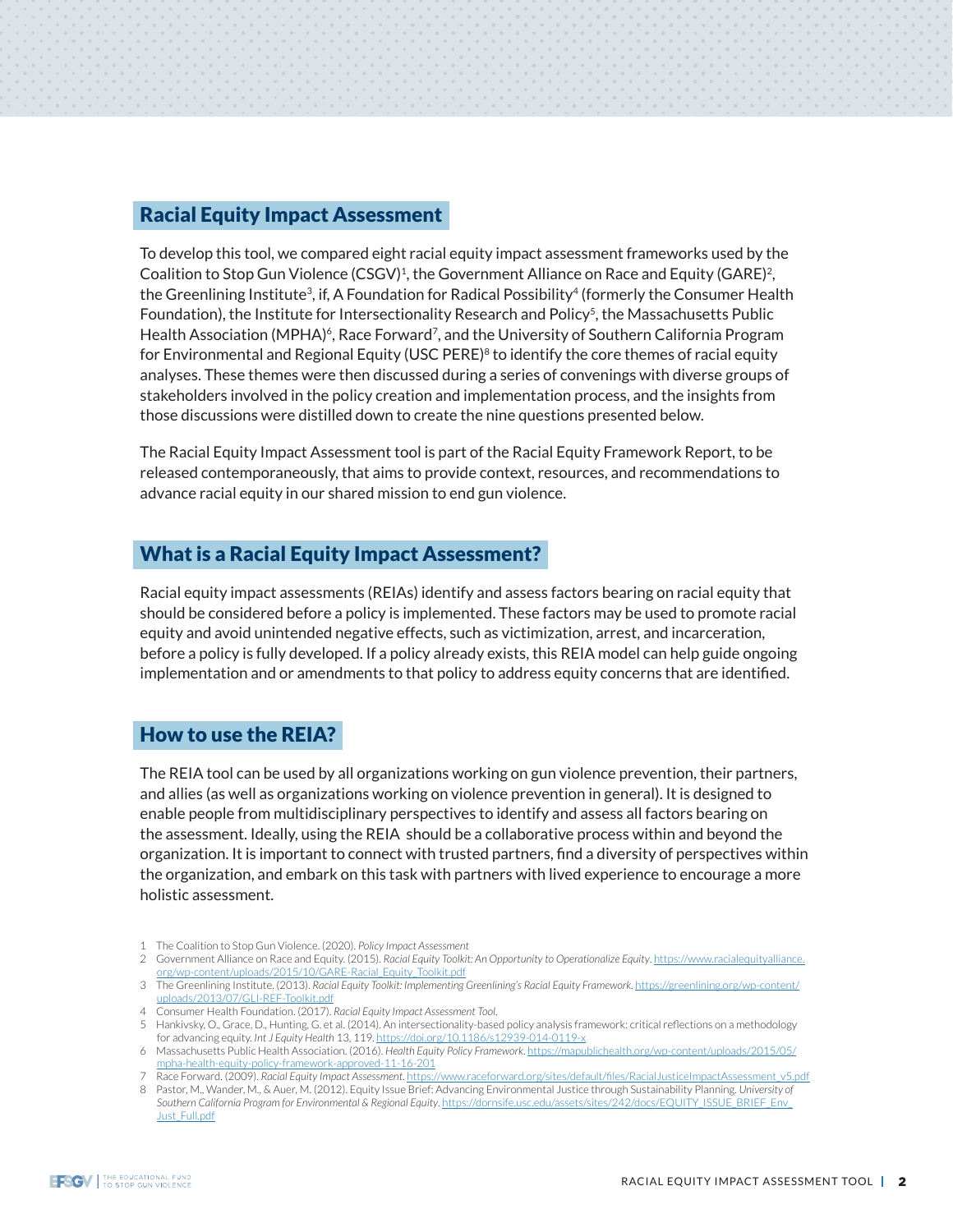Throughout the assessment, each answer helps guide organizations as they decide whether to move forward, support, change, or advocate for a policy while also considering the risk of inaction. The final answer depends on the values and goals of the particular organization. The REIA is a decisionmaking tool. It needs to be consulted and updated periodically as new information becomes available to incorporate changing circumstances or developing knowledge.

The REIA requires careful consideration of nine questions. The questions are open-ended and require deliberation and more detailed responses than "yes" or "no." The REIA should be considered as a guide, and not be reduced to a checklist. It should generate new points of discussion among stakeholders tailored to each specific proposal and context. Beneath each question are additional questions that may help contextualize the main topic and serve as a starting point or guide for dialogue.

In addition to the REIA, this document includes an example using Colorado's Extreme Risk Protection Order law to demonstrate how the tool can be applied to a specific policy.

# Racial Equity Impact Assessment

## *What are the stated objectives of the gun violence prevention policy?* 1

- What are the implicit objectives of the policy?
- What strategies are employed to achieve those objectives?

# *What is the context of racial inequity that informs the issue being addressed?* 2

- What is the historical and contemporary racial context of the issue this policy addresses?
- What are the nuances related to the jurisdiction (national, state, or local) where the policy will be implemented?
- How might the policy impact different forms of inequity, including victimization, arrest, and incarceration?

#### *What types of racial disparities could potentially result from the policy's design*  3 *and implementation?*

- How could the policy reduce, perpetuate, or exacerbate racial inequity?
- How could disparities in implementation and impact differ between and within impacted communities?

# *Who are the specific communities that will be impacted by the policy?* 4

- Is the policy based on needs and goals expressed by impacted communities?
- Have drafters of the policy identified and engaged impacted communities at every step of the process?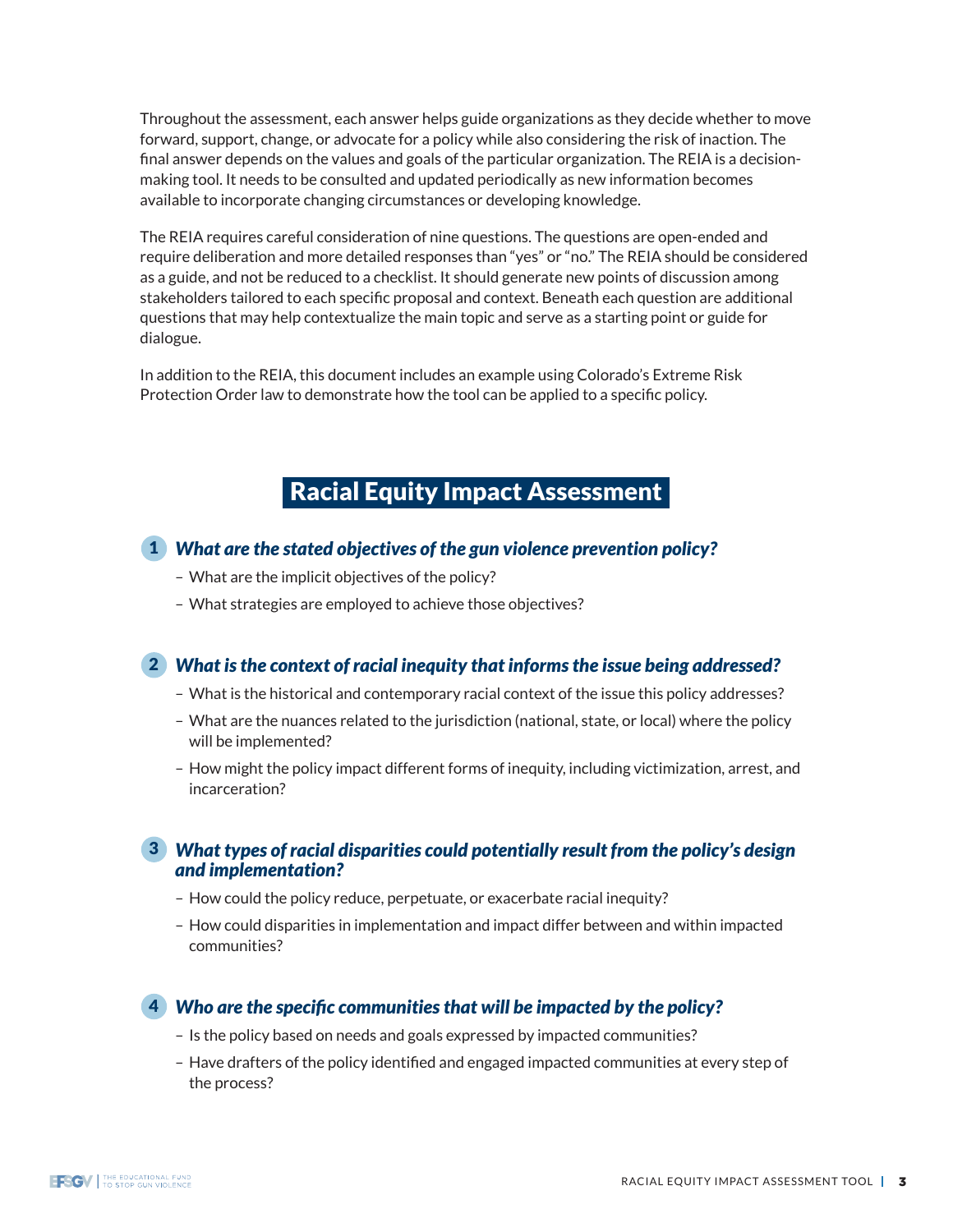#### *What, if any, data could be used to measure whether racial inequities could be*  5 *reduced, perpetuated, or exacerbated by the policy?*

- Does the policy rely on a variety of data sources and types to understand relevant equity issues?
- What are the gaps in the data?
- How could the data be improved?

#### *Can any potential racial inequities be avoided or mitigated without*  6 *compromising the stated objective?*

- Is the policy designed to effectively address the stated objectives without exacerbating potential racial inequities?
- Could other options achieve the same goals while also achieving more equitable outcomes?

#### *Does the policy remedy existing racial inequities?* 7

– Can the policy be drafted to ensure anti-racism, anti-violence, harm reduction, and decarceration?

#### *Is the proposed solution to mitigate gun violence viable and sustainable?* 8

- Are there adequate resources to promote short and long-term success?
- Is there authentic and informed community support for the policy?
- Is the policy or the review process designed to evolve as circumstances change over time?

#### *What methodologies can be utilized to evaluate the implementation, progress*  9*toward stated objectives, and any racialized impacts of the policy?*

- How do impacted communities define relevant outcomes, and how can they be measured?
- How will data be collected, analyzed, and reported?
- Are evaluation processes transparent and iterative?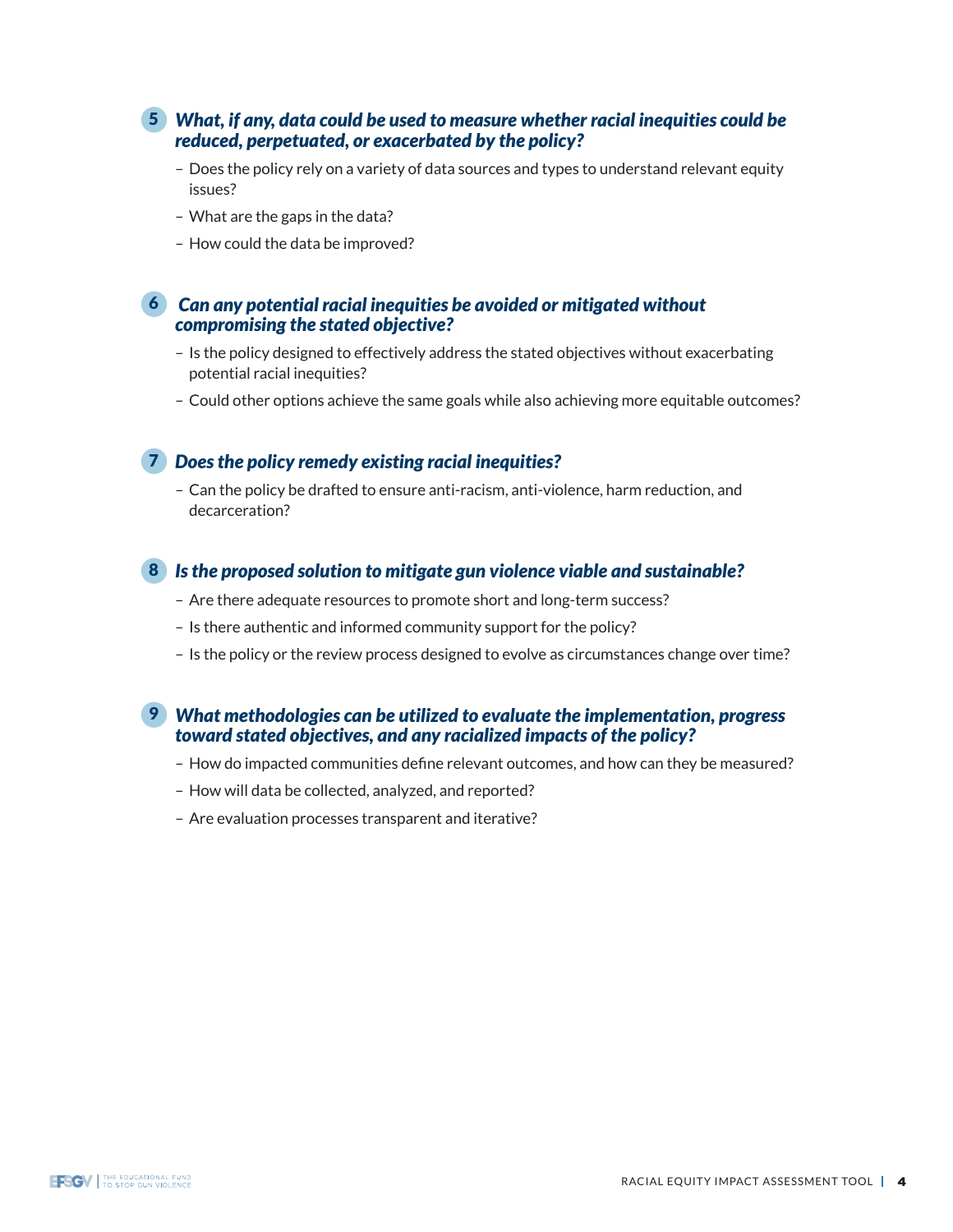# Application of the Racial Equity Impact Assessment: *Colorado's Extreme Risk Protection Order Statute*

This example examines Colorado's extreme risk protection order statute, codified in Colo. Rev. Stat.  $\S$ § 13-14.5-101 – 13-14.5-114. It is important to note that this REIA example was created with the collaboration of internal team members and external partners over an extended period of time. What a completed REIA looks like will differ depending on the partners involved and the time and resources available when completing it. The most significant aspect of an REIA is that it is used.

#### *What are the stated objectives of the gun violence prevention policy?*

- What are the implicit objectives of the policy?
- What strategies are employed to achieve those objectives?

Extreme Risk laws, also known as Extreme Risk Protection Orders or ERPOs, are civil court orders that can be used to temporarily prohibit the possession and purchase of firearms by persons a court deems to pose a significant danger of harming themselves or others by possessing a firearm. The goal of ERPOs is to reduce firearm homicides and suicides by removing firearms from individuals found to be at high risk of committing gun violence. An ERPO is a civil court order that utilizes alternative methods of risk reduction before resorting to the criminal legal system, as opposed to many prior gun violence prevention laws that have used criminal penalties as a primary remedy.

ERPO laws include short-term and long-term orders. Both processes begin when a petitioner (in Colorado, law enforcement or family or household members) requests the court to temporarily prohibit a person (referred to as the "respondent") from possessing firearms by presenting evidence that the person poses an "immediate" risk of danger to themselves or others by accessing or possessing firearms. If granted, the respondent is barred from purchasing and possessing firearms for the duration of the order. Generally, a hearing for a short-term order occurs when the petitioner files their request with the court and the order lasts 1-2 weeks if granted. The long-term order hearing includes both the respondent and petitioner and the resulting order is usually in place for one year. A long-term order may be extended or terminated early upon request of the parties involved and a court hearing.

[Colorado's ERPO law](https://leg.colorado.gov/bills/hb19-1177), introduced as HB19-1177, took effect on January 1, 2020. There are a few noteworthy aspects of the state's law. First, Colorado is currently the only state that provides free, court-appointed representation to ERPO respondents. The respondent may hire a private attorney at their own expense, but they are guaranteed court-appointed counsel paid for by the state. Second, the law allows for alternative methods of surrendering firearms that minimize direct interactions with law enforcement. For example, an ERPO respondent could surrender their firearms for safekeeping to a federally licensed firearms dealer or a family member who does not reside with the respondent and may legally possess them. Third, law enforcement may concurrently petition for an ERPO and a search warrant for firearms. It is a class 2 misdemeanor offense for respondents to possess firearms while subject to an ERPO.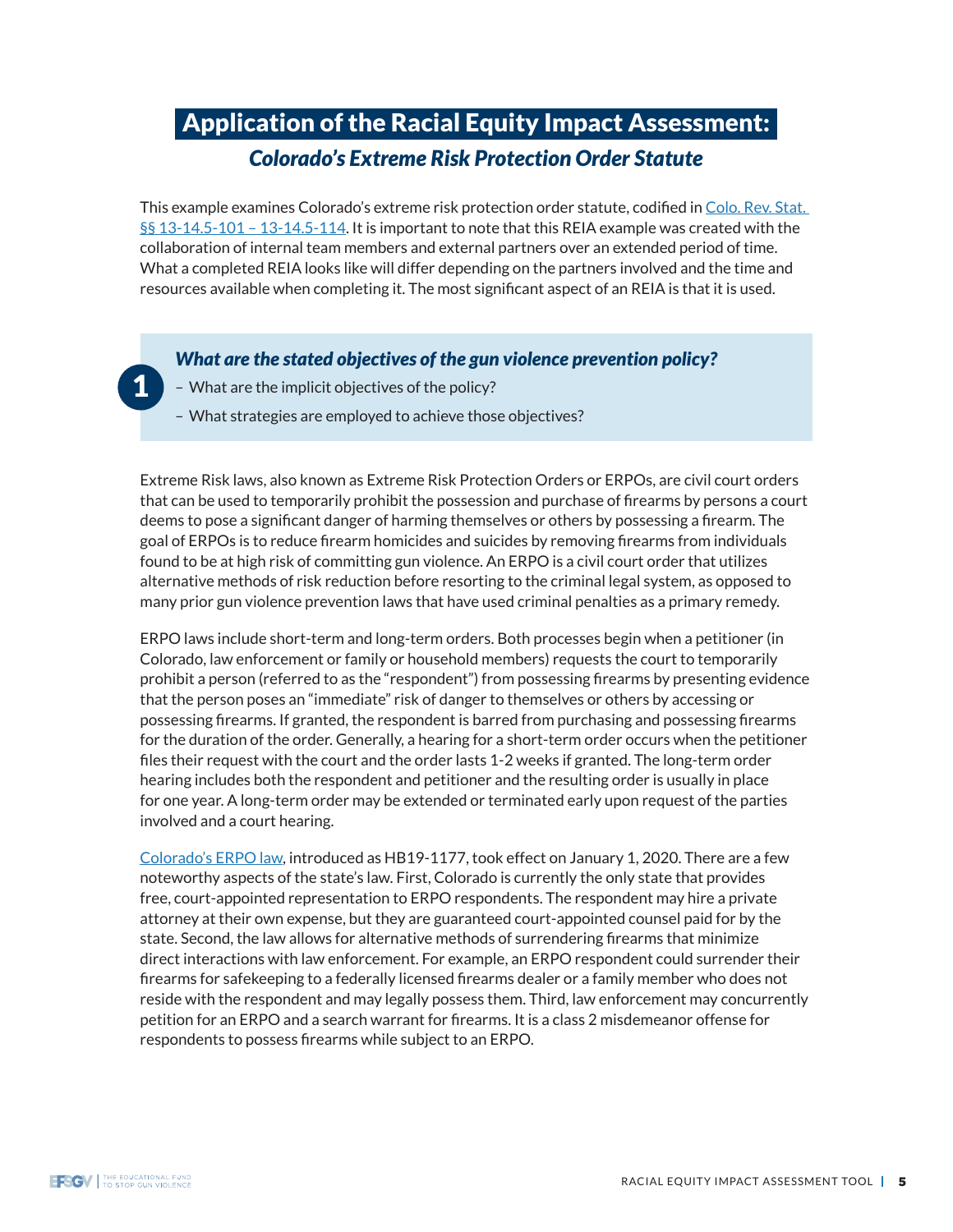#### *What is the context of racial inequity that informs the issue being addressed?*

– What is the historical and contemporary racial context of the issue this policy addresses?



- What are the nuances related to the jurisdiction (national, state, or local) where the policy will be implemented?
- How might the policy impact different forms of inequity, including victimization, arrest, and incarceration?

[Black Americans are shot by law enforcement at disproportionately higher rates than white](https://www.washingtonpost.com/graphics/investigations/police-shootings-database/)  [Americans](https://www.washingtonpost.com/graphics/investigations/police-shootings-database/). Unarmed black people are [over three times](https://pubmed.ncbi.nlm.nih.gov/33109524/) more likely to be shot and killed by police compared to white people. [Colorado is no exception](https://www.denverpost.com/2020/06/06/controversial-police-deaths-in-colorado/), with [Black and Latino people](https://krdo.com/news/2020/06/18/police-shooting-data-shows-higher-risk-for-black-and-hispanic-coloradans/)  [disproportionately shot by law enforcement](https://krdo.com/news/2020/06/18/police-shooting-data-shows-higher-risk-for-black-and-hispanic-coloradans/) as compared to white people. High-profile incidents of police brutality against BIPOC, such as the [2019 killing of Elijah McClain](https://apnews.com/article/police-colorado-denver-police-brutality-759ea1fc64ddf043e0c1356da49ddf46) in Aurora, CO, have also shaken public trust in Colorado police. Concerns about potentially violent interactions by law enforcement with BIPOC ERPO respondents are not unfounded.

[The lack of trust](https://sentinelcolorado.com/orecent-headlines/mutual-mistrust-a-year-after-stunning-elijah-mcclain-protests-change-and-closure-eludes-aurora/) between BIPOC communities and law enforcement creates the additional concern of potential under-use of ERPOs by these communities. They may be less likely to petition the courts for an ERPO or work with law enforcement to file for an ERPO to avoid interactions with the legal system. If that were the case, then opportunities to employ the life-saving benefits of ERPO would be lost. Another explanation for the under-use of ERPOs with BIPOC communities could be that law enforcement are bringing criminal charges against people of color for the same sets of circumstances that result in an ERPO petition when the respondent is white. As explored in greater detail below, BIPOC populations are currently underrepresented in ERPO petitions filed. Since there is only one year of data available on Colorado ERPO and relatively few orders were petitioned during that time, the question of ERPO use and enforcement by race cannot yet be conclusively answered. ERPO petition rates by race should be closely monitored to see if petition disparities persist.

Though ERPOs are civil orders, violations of an ERPO may result in a misdemeanor criminal charge. While data are lacking on ERPO violations, [Black people are overrepresented](https://cdpsdocs.state.co.us/ors/Data/SB185/2017-Map/MapFrameJD.html?District=) for weapon offense arrests and charges in Colorado as compared to white people, but are also more likely to have their charges dismissed. It remains to be seen whether similar trends will apply in response to ERPO violations.

ERPO is a tool most often used to prevent firearm suicide, with [research](http://jaapl.org/content/early/2019/04/15/JAAPL.003835-19) suggesting that at least one suicide is averted for every 10 to 20 orders issued. Colorado has a consistently high gun suicide rate compared to other states in the country, which disproportantly impacts white men. On average, [633](https://wonder.cdc.gov/controller/saved/D76/D267F965) Coloradans die by firearm suicide each year,  $81\%$  of whom are white men. White people in Colorado have firearm suicide rate over two time times higher than their Black and Latino counterparts. These differences in firearm suicide rate may contribute to differences in ERPO usages among racial groups.

[Half of the counties in Colorado](https://www.9news.com/article/news/local/next/these-colorado-counties-have-declared-themselves-2nd-amendment-sanctuaries-as-red-flag-bill-progresses/73-a23bcba7-63c7-4a50-a26a-9e1e8a2b91ef) have declared themselves as "Second Amendment sanctuaries," in part to reject the application of Colorado's ERPO law. It is unclear how a Second Amendment sanctuary status will impact the implementation of the law in the long term. [An analysis](https://www.ncbi.nlm.nih.gov/pmc/articles/PMC8527814/) of the first year of ERPO implementation in Colorado shows that 24% of "sanctuary" counties have had at least one petition for an ERPO, as compared to 48% of non-sanctuary counties. More specifically, there were 1.52 ERPO petitions filed per 100,000 people in "sanctuary" counties and 2.05 per 100,000 in non-sanctuary counties. Observing ERPO petition rates by county over time could provide more insight into whether Second Amendment sanctuary status impacts ERPO implementation.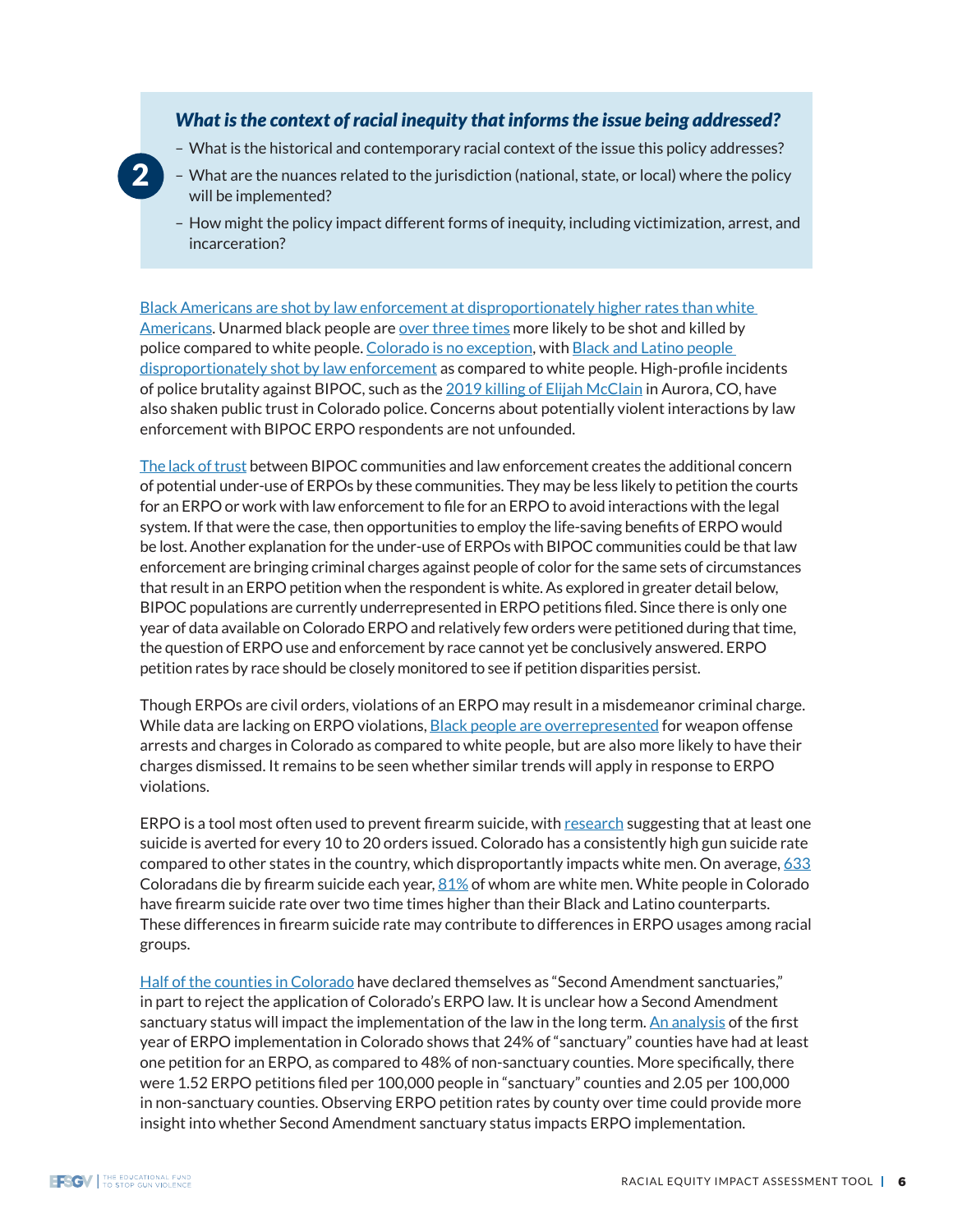#### *What types of racial disparities could potentially result from the policy's design and implementation?*

- How could the policy reduce, perpetuate, or exacerbate racial inequity?
- How could disparities in implementation and impact differ between and within impacted communities?

If abused by law enforcement or other petitioners, ERPOs could be disproportionately used to disarm people of color without good cause. Similarly, law enforcement could disproportionately bring violations of ERPOs against BIPOC communities, which would involve the criminal legal system. However, either of these potential scenarios requires egregious misuse, as opposed to a routine functioning of the law. The appointment of attorneys to represent respondents, in addition to evidentiary standards that must be satisfied by courts during every step of the case, are both built-in protections for the civil liberties of respondents. Colorado's ERPO law also allows for family members to petition for ERPOs in addition to law enforcement, and permits respondents to either sell or transfer their firearms to a federally licensed firearms dealer or family members as an alternative to engaging with law enforcement for gun dispossession. Though law enforcement acts in service of the courts and is an inherent aspect of the ERPO process, Colorado's ERPO law provides alternative avenues to reduce their direct involvement with respondents.

Early [court data on ERPO usage](https://coag.gov/app/uploads/2021/08/First-year-implementation-of-Colorado-violence-prevention-act.pdf) in Colorado has also shown that courts are able to identify and dismiss improper ERPO petitions. Out of the more than 100 Colorado ERPO petitions filed in 2020, an analysis by the [Colorado School of Public Health](https://www.ncbi.nlm.nih.gov/pmc/articles/PMC8527814/) found only four instances of misuse, where the petitioner falsely characterized their relationship to the respondent. All of those petitions were dismissed.

In an attempt to anticipate the potential impacts of adopting an ERPO law, the Colorado Legislative Staff Council [issued a fiscal note](https://leg.colorado.gov/sites/default/files/documents/2019A/bills/fn/2019a_hb1177_r2.pdf) on the state's ERPO bill. Since Colorado's ERPO law creates a class 2 misdemeanor offense for a respondent who does not surrender possession of their firearms while under a long-term or short-term ERPO, the state sought to estimate the impact of the new law by analyzing the existing Colorado offense of knowingly possessing an illegal weapon (a class 1 misdemeanor). [The Council's analysis](https://leg.colorado.gov/sites/default/files/documents/2019A/bills/fn/2019a_hb1177_r2.pdf) found that within the last three fiscal years before ERPO's passage in Colorado, Black people made up 4% of the population and accounted for 5.4% of persons charged for an illegal weapons charge and Latino people made up 21% of the population and accounted for 5% of persons charged for an illegal weapons charge. Looking at ERPO research from other states, the fiscal note reasoned that "assuming that 95 percent of respondents comply with an ERPO, it is estimated that there will be an increase of less than 10 criminal case filings and convictions per year."

That being said, there is a potential equity concern with the concurrent search warrant feature of Colorado's ERPO law. Giving law enforcement greater authority to enter people's homes without undergoing a separate search warrant request process could lead to other types of exposure to the criminal system. The concurrent filing of a search warrant with an ERPO petition expedites the search warrant process. Concurrent filing is more efficient than filing for both requests independently and reduces the likelihood of a respondent using a firearm while law enforcement waits for a separate search warrant, but can result in the search for and discovery of items law enforcement did not have justification to seek out. Ultimately, the concurrent filing feature is not a necessary component for the functioning of the law.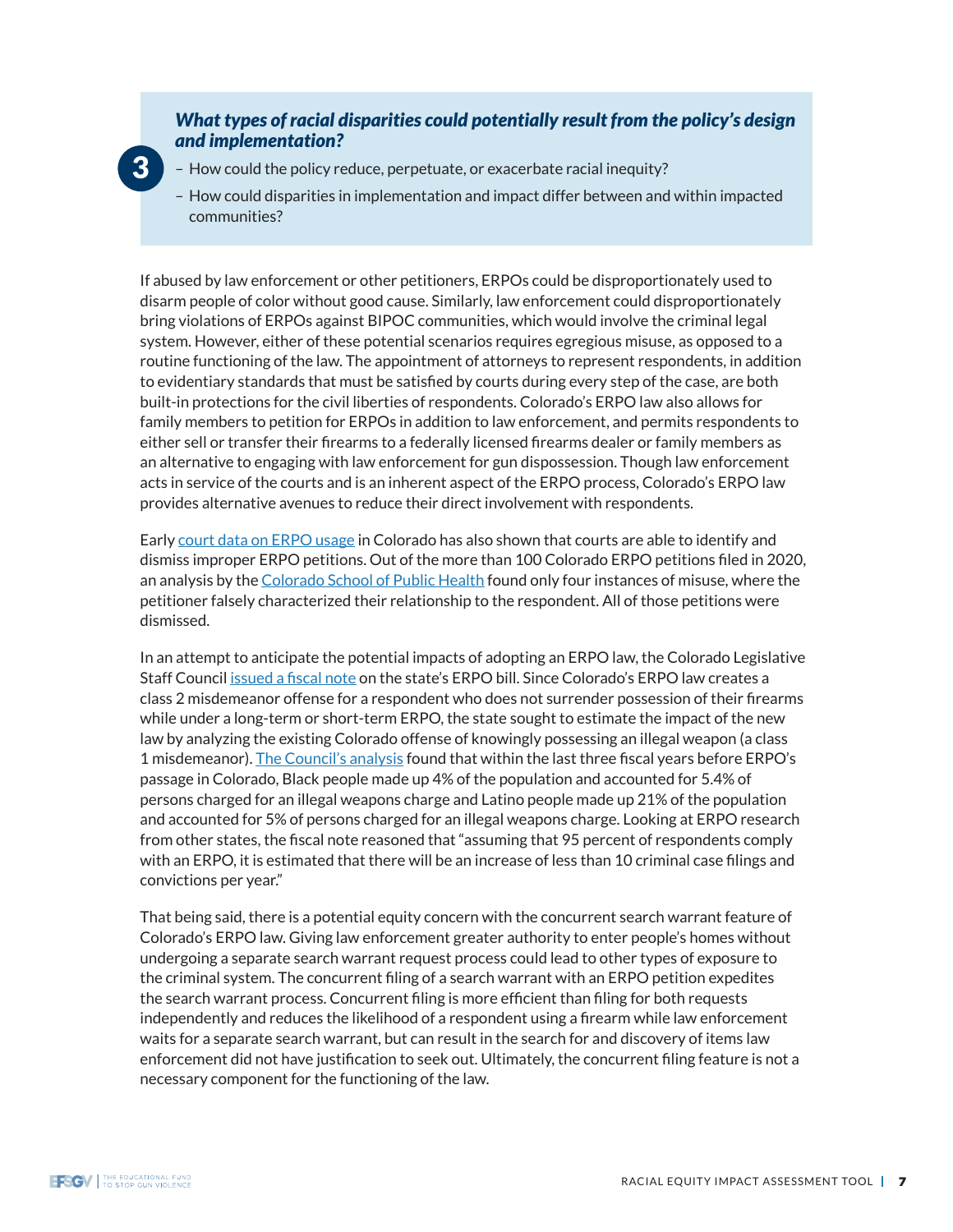#### *Who are the specific communities that will be impacted by the policy?*

- Is the policy based on needs and goals expressed by impacted communities?
- Have drafters of the policy identified and engaged impacted communities at every step of the process?

ERPOs can apply to anyone in Colorado who may legally possess firearms. However, individuals at risk of suicide or prone to mental health or behavioral crises may be more likely to experience ERPOs than the general public. Sensitive to the diverse needs and interests across their state, the primary sponsors of Colorado's ERPO law went to great lengths to receive input from impacted parties in crafting the policy.

According to the office for the Colorado House Democrats, who oversaw the creation of the bill, the primary bill sponsors engaged a diverse array of stakeholders throughout the legislative process. The primary sponsors met with several Colorado cities and counties, including the cities of Aurora, Boulder, Colorado Springs, Commerce City, Denver, Northglen, Trinidad, and Westminster, and the counties of Boulder, Denver, Douglas, and El Paso. State police, district attorneys, defense attorneys, and county sheriffs were in contact with the bill sponsors on behalf of the criminal legal system. State organizations committed to mental health and violence reduction, such as the Colorado Behavioral Healthcare Council, Colorado Ceasefire, Colorado Public Health Association, Colorado Psychiatric Society, Mental Health Colorado, and Violence Free Colorado, were also engaged. National interest groups, such as Everytown for Gun Safety Action Fund, Giffords, the National Alliance on Mental Illness, the National Rifle Association, and the National Sports Shooting Foundation, weighed in on the bill as well.

Beyond external engagement, the primary sponsors also worked closely with the Colorado Black and Latino caucuses. The caucuses, in turn, engaged directly with their community connections to provide further input on the legislation. By engaging opponents and proponents of the legislation and expanding their stakeholder network through partnerships with diverse caucuses, the primary sponsors of Colorado's ERPO law applied a holistic outreach strategy to identify and engage with impacted parties during the policy creation process.

#### *What, if any, data could be used to measure whether racial inequities could be reduced, perpetuated, or exacerbated by the policy?*

- Does the policy rely on a variety of data sources and types to understand relevant equity issues?
- What are the gaps in the data?
- How could the data be improved?

[An ERPO implementation report](https://coag.gov/app/uploads/2021/08/First-year-implementation-of-Colorado-violence-prevention-act.pdf) released by the Colorado Office of the Attorney General evidenced geographical differences in ERPO usage. Using court information, preliminary data from the first seven months of the law taking effect illustrates that ERPOs were filed in 18 of Colorado's 64 counties. While a few cases were filed in rural counties in Western and Eastern Colorado, the bulk of the cases were filed in the Denver metro area and along the Front Range (Fort Collins, Colorado Springs, Boulder, and Golden). Denver filed the most ERPOs. About 34% of all ERPOs were filed in Denver County, where around 12% of the state's population resides. It was expected that localities more supportive of ERPO would be more likely to implement it during the law's early

5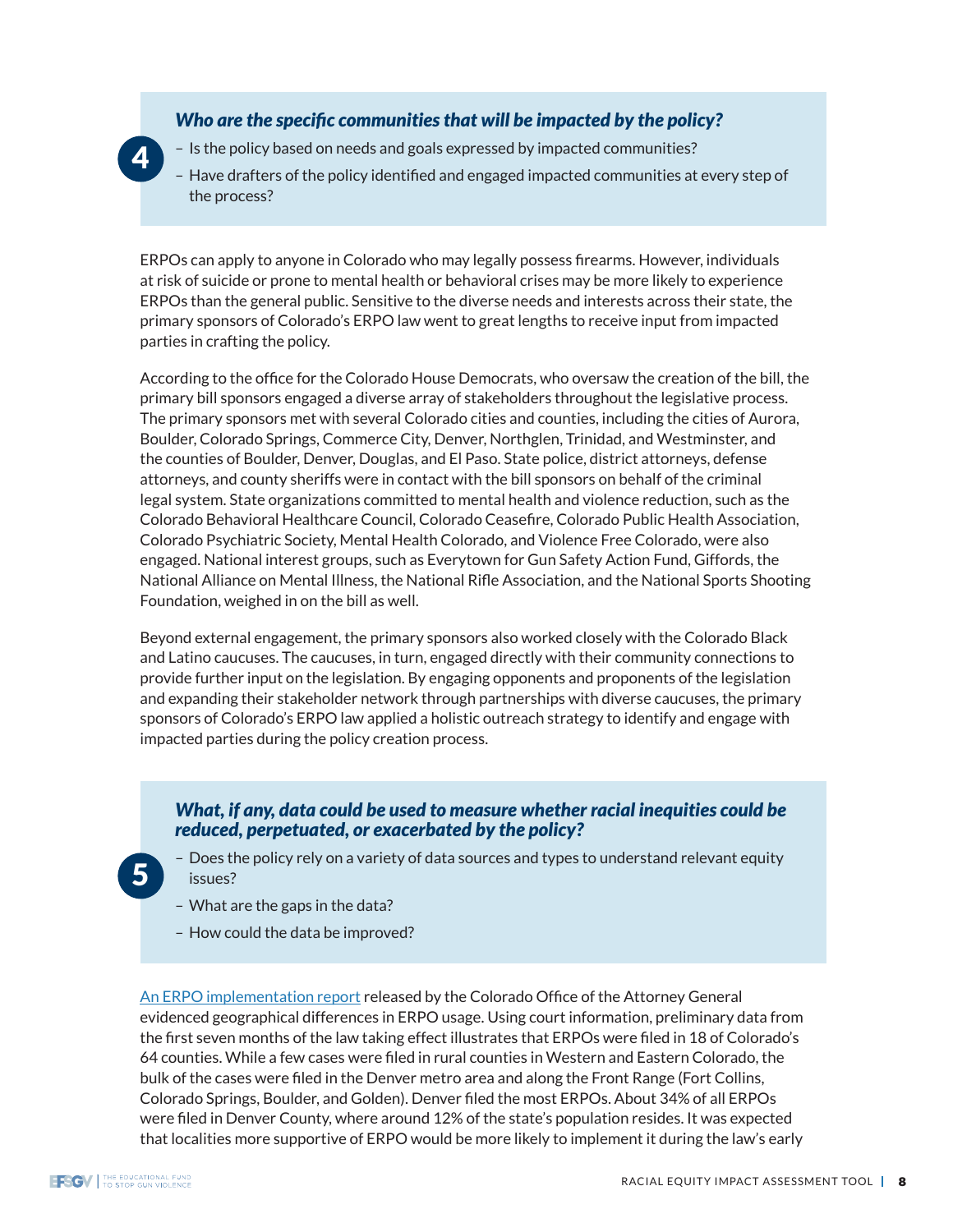days. Continued evaluations will be necessary to see if more counties begin to embrace ERPO as a tool to reduce gun violence.

[A study](https://www.ncbi.nlm.nih.gov/pmc/articles/PMC8527814/) from the Colorado School of Public Health presents an even closer look at the available court data on ERPO petitions that were filed and granted. In 2020, the first year ERPO was implemented in Colorado, 109 ERPO petitions were filed. Out of the 86 petitions that were analyzed, 61 were granted for short-term ERPOs, 49 were subsequently granted for long-term ERPOs, and 25 were denied outright. Over 75% of ERPO petitions were filed by law enforcement, with 85% of requests for orders being granted. Family or household members filed far fewer petitions, and only 15% of their long-term ERPO requests were granted.

Though demographic data on ERPO implementation in Colorado was not included in the Attorney General's report, it was acquired for the Colorado School of Public Health [study](https://www.ncbi.nlm.nih.gov/pmc/articles/PMC8527814/). Most petitions were filed against male respondents (85%), and 80% of all respondents were white. BIPOC populations were underrepresented in short-term ERPO petitions, drawing 16% of petitions despite making up 31% of the state population. There was no data available on the ages of respondents.

The lack of comprehensive demographic data is a significant limitation of Colorado's ERPO law. Information on the race, gender, and age of ERPO respondents is essential to understanding whether the law is being applied in an equitable manner and should be readily available to legislators, researchers, and the public. Though the Colorado School of Public Health was able to access that data, they did so by examining all relevant court records. Such methods are laborintensive and time-consuming. Creating legal requirements for demographic data collection and sharing could resolve this problem.

#### *Can any potential racial inequities be avoided or mitigated without compromising the stated objective?*

- Is the policy designed to effectively address the stated objectives without exacerbating potential racial inequities?
- Could other options achieve the same goals while also achieving more equitable outcomes?

Colorado's ERPO law raises concerns that innocent individuals will unlawfully lose their firearms, be arrested, and charged with criminal violations. However, the law has several layers of built-in legal protections to reduce the likelihood of any of these risks coming to fruition. The guaranteed appointment of counsel for ERPO respondents, standards of proof necessary for court findings during every step of the ERPO process, and guaranteed opportunities for respondents to present their case in court all reduce the chances that Colorado's ERPO law will be applied unjustly. Though not inherent in the design of the law, inequitable implementation will need to be carefully monitored as well. The under-use of ERPOs, or overreliance on criminal penalties in situations where ERPOs could have been utilized, could result in disparate impacts along racial lines.

Preliminary assessments of the issuance of ERPOs in Colorado are promising and do not show signs of misuse. No current legal alternatives to ERPO present a lower risk to racial equity. Though there is no evidence of concurrent search warrants being issued or utilized improperly, requiring a separate warrant filing process is recommended to prevent the risks of such misuse in the future.